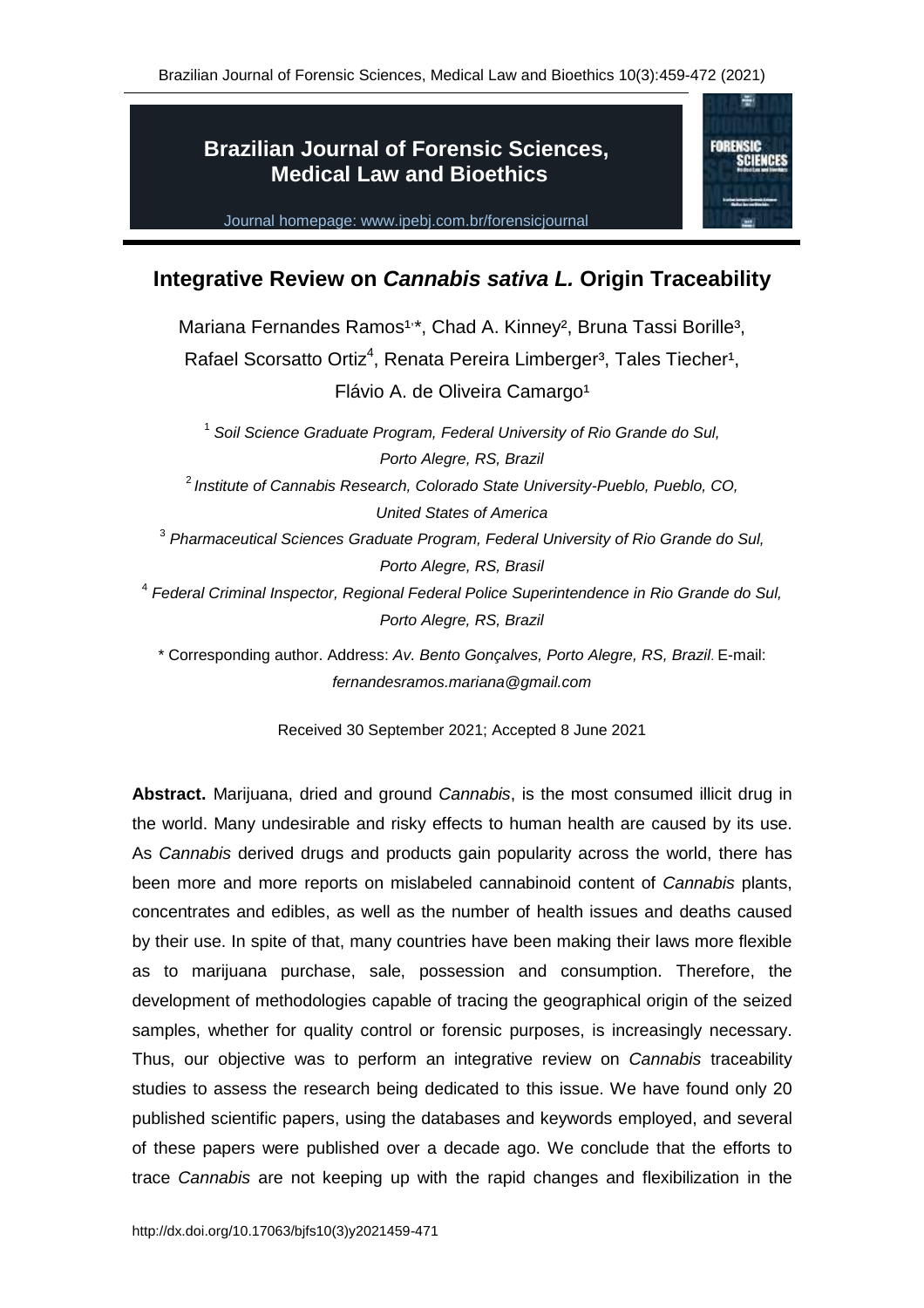legislation of many countries regarding legalization of the medicinal and/or recreational use of *Cannabis*.

**Keywords:** Sourcing; Marijuana; Geographical origin; Quality control; Forensics.

## **1. Introduction**

Well-established traceability systems exist in many countries for a wide array of products and processes, usually aiming to verify the provenance and/or characterize products. The traceability of *Cannabis* and its derivatives, such as marijuana, medicines, concentrates, edibles and fiber, is a key approach that can be used for quality control or forensic purposes. This is particularly true considering that increasingly more countries have legalized the recreational and/or medicinal use of *Cannabis* in recent years, in spite of the fact that *Cannabis* use may cause harmful and undesired effects, such as modifications in the brain morphology<sup>1</sup>, paranoia<sup>2</sup>, ischaemic strokes<sup>3</sup>, and death resulting from the association between psychiatric disturbances and *Cannabis* use<sup>4</sup>, for instance.

Alarmingly, the legal *Cannabis* market in the state of Washington, USA, is currently dominated by high-tetrahydrocannabinol (THC) Cannabis flower<sup>5</sup>. Furthermore, in a study where 84 cannabidiol (CBD) products from different companies were tested, 42.85% of the products were underlabeled with respect to CBD, 26.19% were overlabeled and 30.95% were accurately labeled; other cannabinoids were also present but unlabeled, such as THC, that was detected in 21.43% of the products up to 6.43 mg/mL, cannabidiolic acid (up to 55.73 mg/mL) in 15.48% of the samples, and cannabigerol (up to 4.67 mg/mL) in  $2.38\%$   $^6$ .

Over the years, legal and illegal *Cannabis* growers have been adding all sort of chemicals to their crops, from harmless products to plant growth regulators, pesticides and some fertilizers and supplements containing unlisted dangerous substances. According to a study where individual pesticides in *Cannabis* were quantified, the mean levels for most pesticides were between 1,000 and 5,000 ppb; also, 12% of the samples exceeded 10,000  $ppb^7$ . Pesticide contents in cannabinoid concentrates, extraction products that are very popular in the *Cannabis* market, were approximately 10 times higher than those found in the plant's flowers. The data used for determining the limits for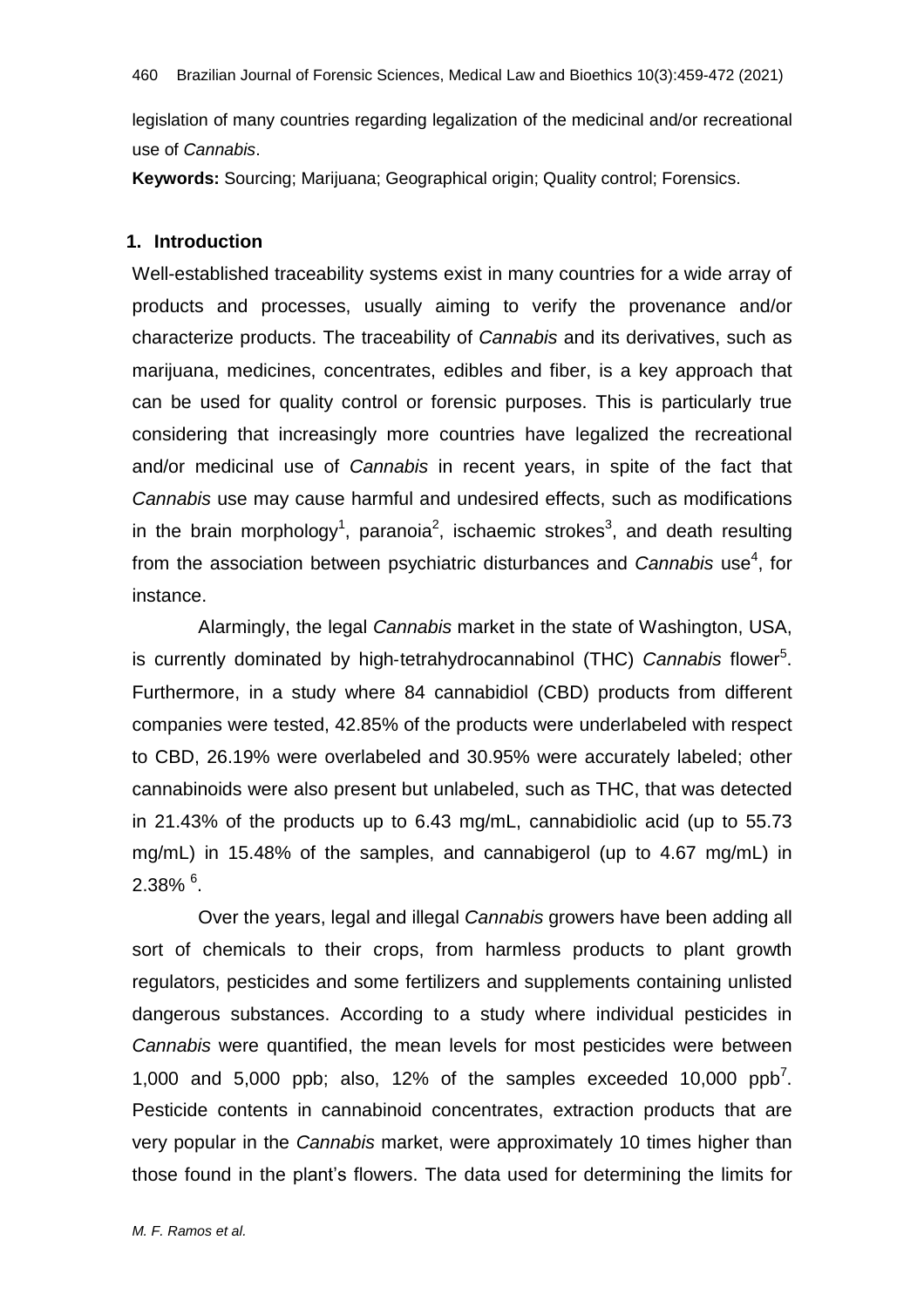residual tolerance levels of pesticides on crops are based on oral ingestion exposure, although inhalation exposure through smoking can generate many kinds of pyrolysis compounds, even toxic ones, which are commonly present in the body in much higher concentrations than the orally ingested chemicals<sup>7</sup>.

It is clear that quantitative and qualitative analyses are of great importance for quality, provenance and authenticity verification of *Cannabis* products (including *Cannabis*-based medicines) and consequently for human safety, since the increasing expansion of the trade and use of counterfeit medicines offers serious risks to public health worldwide<sup>8</sup>. Additionally, data resulting from these analyses can also be used for forensic purposes to identify and trace the geographical origin of *Cannabis* plants and derived drugs and products. Molecular markers, such as short tandem repeat markers, have been mostly used to recognize the presence of *Cannabis* in materials<sup>9</sup>.

Taking all the aforementioned factors and the importance of *Cannabis* traceability into account, a research on the literature about means to achieve *Cannabis* sourcing was made.

#### **2. Methods**

The literature database consulted were SciELO, Scholar Google, ScienceDirect, and the following keywords were employed: 'geographic origin cannabis', 'sourcing cannabis', 'fingerprinting cannabis', 'fingerprint cannabis', and 'origin cannabis drug'. This last keyword obtained a result that pointed to a new approach for tracking *Cannabis*: the entomology. Therefore, a new keyword ('origin entomology cannabis') was added in the research.

In this kind of review it is common to establish some criteria (e.g. year of publication, number of samples, country/region of samples) when choosing the papers to be analyzed, in order to form a homogeneous set of information and making comparisons more feasible. Many articles found in the databases using the aforementioned keywords were studies about *Cannabis* but not about its traceability, which falls off our objective with the present review, and therefore, these articles were not considered. Since the number of *Cannabis* traceability papers found in the results is quite small and having many criteria such as number of samples or year of publication, would not make the information more uniform in this case and would unnecessarily reduce greatly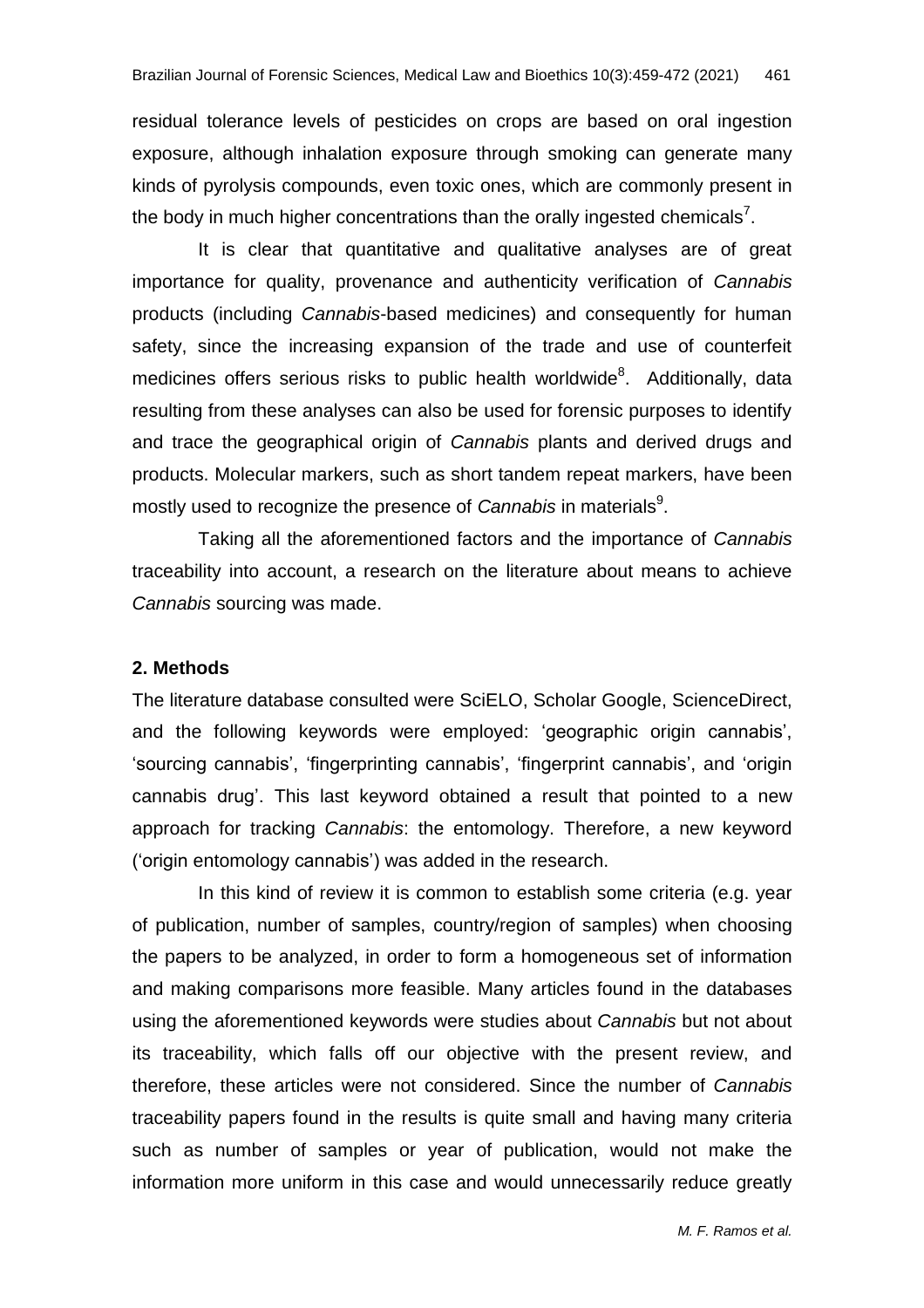the number of results, therefore, the only criterion employed was that the paper must have analyzed *Cannabis* samples to trace their geographical origin. It is important to highlight that we only considered to further analysis the results from the researches performed using the aforementioned databases, no articles were added; also, other researches on the traceability of *Cannabis* may exist in addition to the ones showed in the present review, but the keywords employed were not able to find them. The information collected were (1) the paper identification: authors' names, year of publication and journal, (2) which technique was employed and its type, and (3) the study scope.

## **3. Results**

The three categories of information collected are summarized in Table 1.

| <b>Table 1.</b> Summary of <i>Cannabis</i> traceability studies indicating authors, year of |
|---------------------------------------------------------------------------------------------|
| publication, journal, technique used to trace the origin of Cannabis, study scope and       |
| sample type and country of origin.                                                          |

| <b>Authors</b> | Year | <b>Journal</b>                       | <b>Technique</b>     | <b>Scope</b>  | Sample type and country<br>of origin                                                                                                                                                                                                                                                                                                                              |                |
|----------------|------|--------------------------------------|----------------------|---------------|-------------------------------------------------------------------------------------------------------------------------------------------------------------------------------------------------------------------------------------------------------------------------------------------------------------------------------------------------------------------|----------------|
|                |      |                                      |                      |               | <b>Cannabis or</b><br>marijuana                                                                                                                                                                                                                                                                                                                                   | <b>Hashish</b> |
| 10             | 1996 | Forensic<br>Science<br>International | $RAPDa$ -<br>Genetic | International | Australia and<br>Papa New<br>Guinea                                                                                                                                                                                                                                                                                                                               |                |
| 11             | 2007 | Forensic<br>Science<br>International | $SNPb$ -<br>Genetic  | International | USA,<br>Lebanon,<br>Netherlands,<br>Afghanistan,<br>Swaziland,<br>South Africa,<br>Nepal,<br>Jamaica,<br>Mexico,<br>Zimbabwe,<br>Sierra Leone,<br>Thailand,<br>Uganda,<br>Australia,<br>Former<br>Czechoslavaki<br>a, Italy,<br>Former USSR,<br>France,<br><b>Former East</b><br>Germany,<br>Hungary,<br>Japan,<br>Turkey, China,<br>Korea, India,<br>Romania and |                |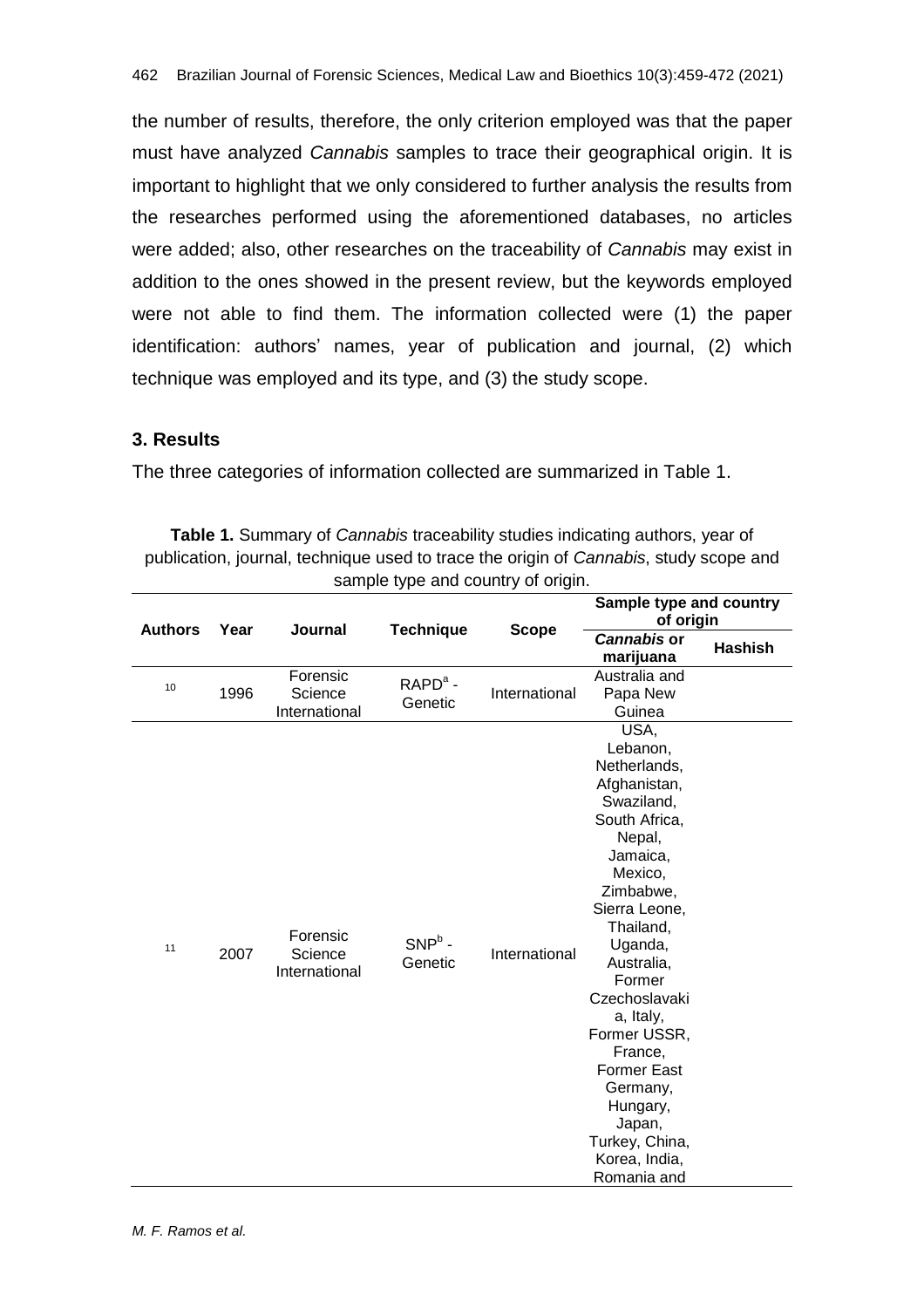|    |       |                                                           |                                                                    |               | Canada                                                                                                                                                                                                                                                                                                                          |                                                                        |
|----|-------|-----------------------------------------------------------|--------------------------------------------------------------------|---------------|---------------------------------------------------------------------------------------------------------------------------------------------------------------------------------------------------------------------------------------------------------------------------------------------------------------------------------|------------------------------------------------------------------------|
| 12 | 2009  | Anal Bioanal<br>Chem                                      | $STRc$ -<br>Genetic                                                | National      | <b>USA</b>                                                                                                                                                                                                                                                                                                                      |                                                                        |
| 13 | 2009  | Electronic<br>Journal of<br>Biotechnology                 | $RAPDa$ -<br>Genetic                                               | National      | Turkey                                                                                                                                                                                                                                                                                                                          |                                                                        |
| 14 | 2006  | Forensic<br>Science<br>International                      | $δ13C$ and $δ15N$<br>- Isotopic                                    | National      | <b>Brazil</b>                                                                                                                                                                                                                                                                                                                   |                                                                        |
| 15 | 2007  | Journal of the<br><b>Brazilian</b><br>Chemical<br>Society | $HR$ -ICP-MS <sup>d</sup> -<br>Isotopic and<br>Analytical          | National      | <b>Brazil</b>                                                                                                                                                                                                                                                                                                                   |                                                                        |
| 16 | 2010  | Forensic<br>Science<br>International                      | $δ^{13}C, δ^{15}N,$<br>$\delta^{18}$ Ο and δD -<br>Isotopic        | Regional      | Alaska, USA                                                                                                                                                                                                                                                                                                                     |                                                                        |
| 17 | 2010a | International<br>Journal of<br>Drug Policy                | $δ13C$ and $δ2H$<br>- Isotopic                                     | National      | <b>USA</b>                                                                                                                                                                                                                                                                                                                      |                                                                        |
| 18 | 2010b | Science and<br>Justice                                    | $\delta^{13}$ C and $\delta^2$ H<br>- Isotopic                     | National      | <b>USA</b>                                                                                                                                                                                                                                                                                                                      |                                                                        |
| 19 | 2009  | Journal of<br>Forensic<br>Science                         | $87$ Sr $\bigtriangleup^{86}$ Sr –<br>Isotopic                     | National      | <b>USA</b>                                                                                                                                                                                                                                                                                                                      |                                                                        |
| 20 | 1973  | Forensic<br>Science                                       | $GCe$ –<br>Analytical                                              | International | Jamaica,<br>South Africa,<br>Burma and<br>Nigeria                                                                                                                                                                                                                                                                               | Pakistan,<br>Morocco,<br>Lebanon<br>and<br>Afghanistan                 |
| 21 | 1973  | Journal of<br>Pharmaceutical<br><b>Sciences</b>           | GLC <sup>f</sup> , TLC <sup>9</sup> ,<br>$GLC/MSh$ –<br>Analytical | International | India, Nepal,<br>Pakistan,<br>South Africa,<br>Afghanistan,<br>Brazil, Chile,<br>Canary<br>Islands,<br>Czechoslovaki<br>a, Ethiopia,<br>France,<br>Ghana, Iran,<br>Jamaica,<br>Japan, Korea,<br>Kenya,<br>Mexico,<br>Mauritius,<br>Morocco,<br>Manchuria,<br>Nigeria, Peru,<br>Poland,<br>Senegal,<br>Sierra Leone<br>and Sudan |                                                                        |
| 22 | 1990  | Forensic<br>Science<br>International                      | $GCe$ -<br>Analytical                                              | International |                                                                                                                                                                                                                                                                                                                                 | Morocco,<br>Lebanon,<br>Iran, India,<br>Pakistan<br>and<br>Afghanistan |
| 23 | 1998  | Journal of                                                | LA-ICP-MS'-                                                        | Unspecified   |                                                                                                                                                                                                                                                                                                                                 |                                                                        |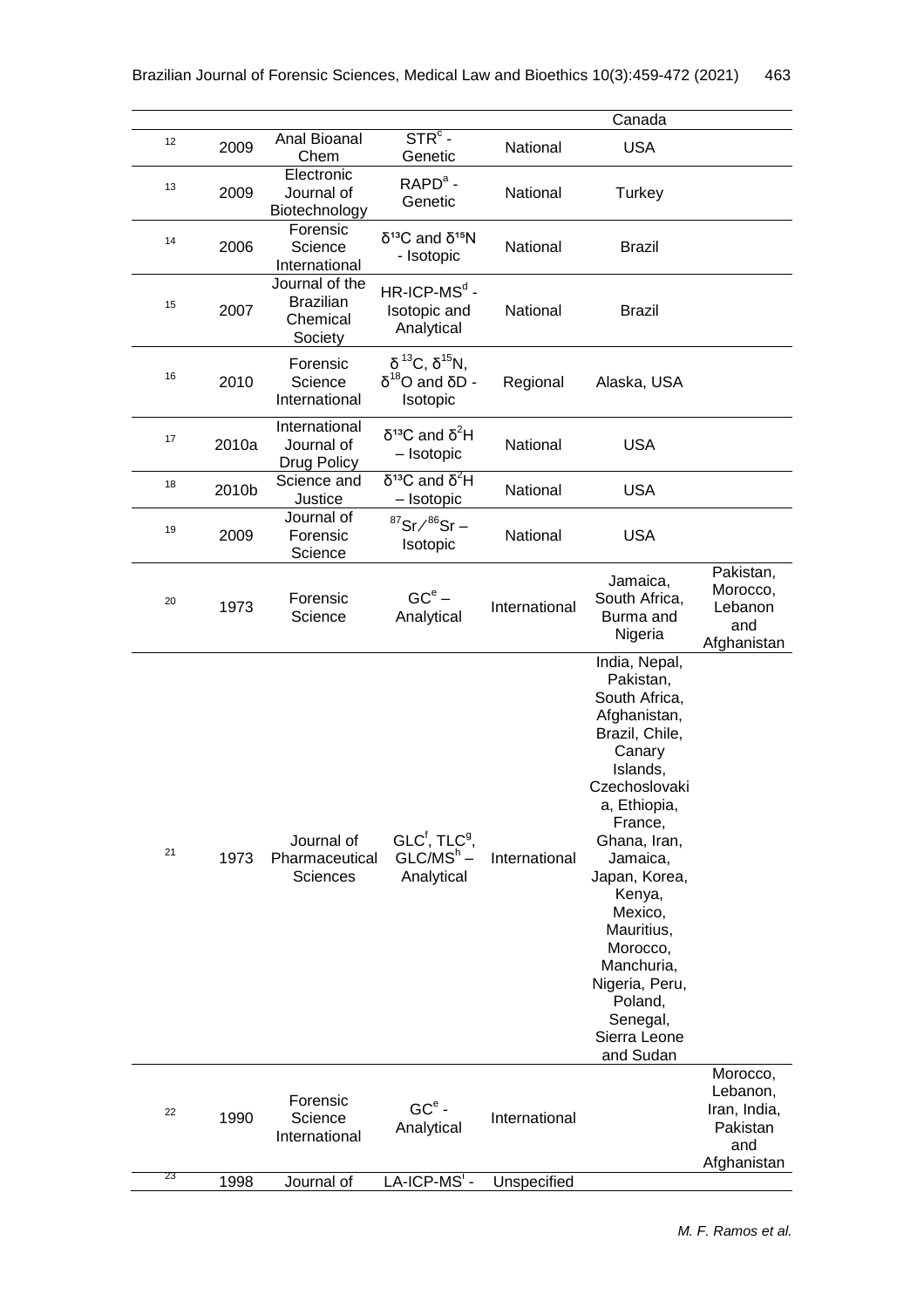|    |      | Analytical<br>Atomic<br>Spectrometry             | Analytical                                                                  |               |                                                                                                                                              |                                                                     |
|----|------|--------------------------------------------------|-----------------------------------------------------------------------------|---------------|----------------------------------------------------------------------------------------------------------------------------------------------|---------------------------------------------------------------------|
| 24 | 2007 | Marijuana and<br>the<br>Cannabinoids<br>(book)   | $GC/MSj$ -<br>Analytical                                                    | International | Unspecified<br>regions in the<br>USA;<br>California,<br>Hawaii and<br>Tennessee,<br>USA;<br>Colombia,<br>Mexico,<br>Jamaica, and<br>Thailand | Afghanistan<br>, Colombia,<br>India.<br>Lebanon,<br>and<br>Pakistan |
| 25 | 2014 | Australian<br>Journal of<br>Forensic<br>Sciences | $GC/MSj$ –<br>Analytical                                                    | Unspecified   |                                                                                                                                              |                                                                     |
| 26 | 1975 | Agronomy<br>Journal                              | Several<br>physical and<br>chemical<br>analyses                             | Unspecified   |                                                                                                                                              |                                                                     |
| 27 | 1980 | <b>Bulletin on</b><br>narcotics                  | TLC <sup>9</sup> and<br>physical<br>analyses                                | International | Ghana, India,<br>Jamaica,<br>Kenya,<br>Morocco,<br>Nigeria, South<br>Africa,<br>Thailand and<br>Zambia                                       | India,<br>Lebanon,<br>Morocco,<br>Nepal,<br>Pakistan<br>and Turkey  |
| 28 | 1986 | Forensic<br>Science<br>Society                   | Microscopy,<br>Duquenois<br>test, $TLC9$ ,<br>$GLC/FIDk -$<br>Entomological | International | Burma,<br>Thailand and<br>Malaysia                                                                                                           |                                                                     |
| 29 | 2013 | Revista<br>Brasileira de<br>Entomologia          | Magnifying<br>glass,<br>stereoscopic<br>microscopy<br>Entomological         | Unspecified   |                                                                                                                                              |                                                                     |

<sup>a</sup> Random Amplified Polymorphic DNA; <sup>b</sup> Single Nucleotide Polymorphisms; <sup>c</sup> Short **Random Amplified Polytriorphic Private Coupled Plasma Mass Spectrometry;**<br>Tandem Repeat; <sup>d</sup> High Resolution Inductively Coupled Plasma Mass Spectrometry; <sup>e</sup> Gas Chromatography; <sup>f</sup> Gas-Liquid Chromatography; <sup>9</sup> Thin-layer Chromatography; <sup>h</sup> Gas-Liquid Chromatography coupled Mass Spectrometry; Laser Ablation Inductively Coupled Plasma Mass Spectrometry; <sup>j</sup> Gas Chromatography coupled Mass Spectrometry; K Gas Liquid Chromatography-Flame Ionization Detector.

Figure 1 shows the countries of origin of the *Cannabis*, marijuana and hashish samples analyzed by the studies presented in this review (Table 1). The studies altogether comprehend countries from all continents, although for most countries only one study was performed, which is not sufficient to represent the entire continent. *Cannabis* or marijuana samples from the United States of America and from Jamaica were the most analyzed ones, followed by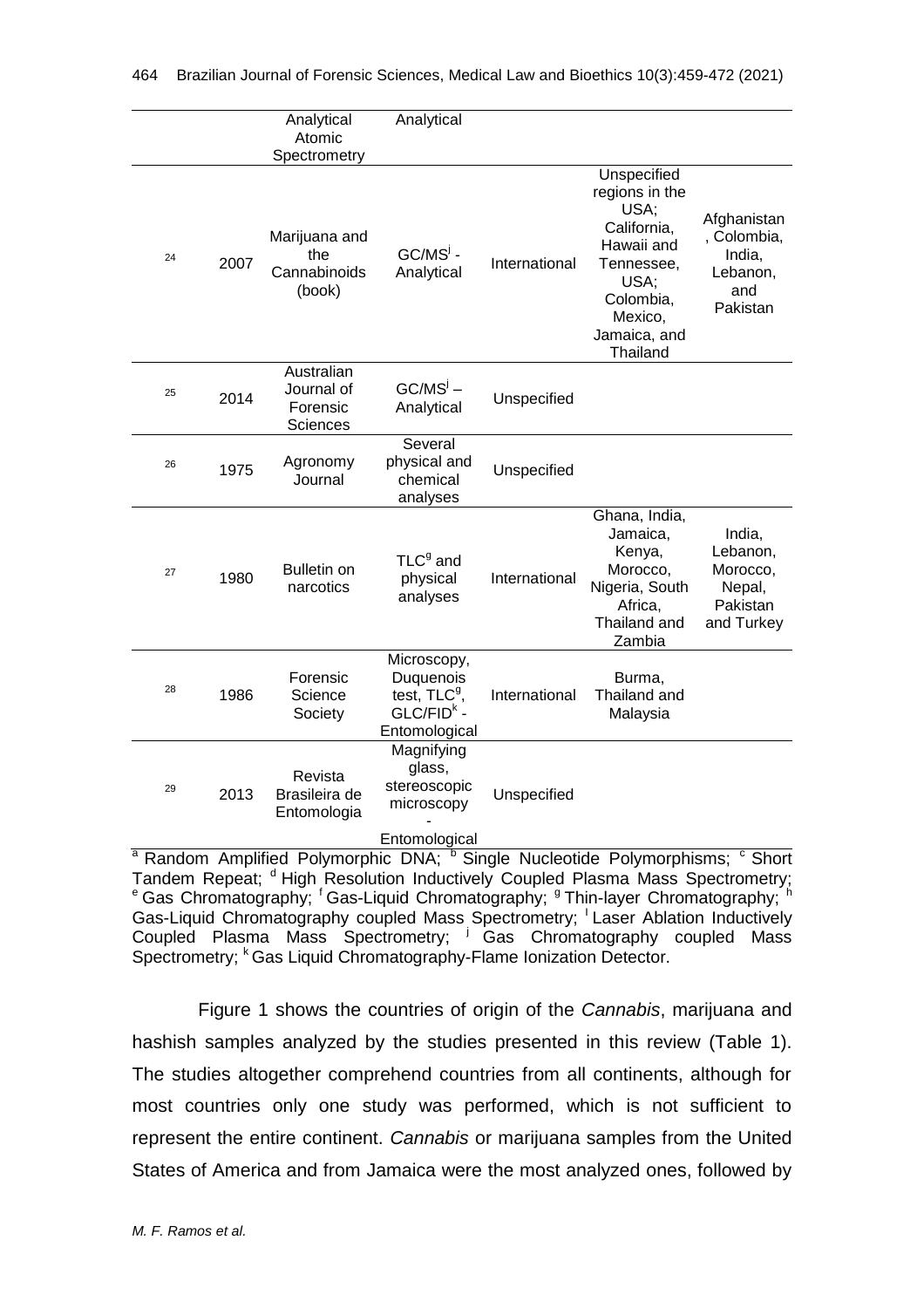South Africa, Nigeria, Morocco, Brazil, India, Thailand, Mexico, and Afghanistan; as for hashish samples, the ones from Pakistan and Lebanon were the most analyzed.

It is noticeable that in most cases, there is only one research published per year and the publications are quite rare; from 2006 onwards, the number and frequency of publications increased, although they did not surpass three publications per year (Table 1).

A comparison between the approaches above shows that genetic analyses are capable of discriminating outdoor and indoor cultivation and might even have a 100% correct classification as for the geographical origin of Cannabis in large territories at least, as is the case of <sup>12</sup>. On the other hand, some genetic analyses may fail to distinguish samples and their origin if they are clones.

The isotopic approaches may indicate indoor cultivation, the use of inorganic fertilizers, the geography, and the bedrock, which can be used to differentiate spatially distant samples grown in places with different isotopic profiles. The analytical methods (Table1) seem to be more sensitive in detecting subtle differences between samples, being adequate to be applied in the analysis of samples from close geographical origins, in contrast with the other approaches.

Finally, the entomological techniques provide unique data that are useful to complement the profile of samples and are helpful to contrast environments with very different fauna; although, since entomology is a very specialized science, its techniques are not suitable to be used in a laboratory routine for they are time consuming and require a team of trained professionals. Different approaches used to trace the geographical origin of other materials rather than *Cannabis*, therefore not discussed in the present review, should be investigated and their applicability to source *Cannabis* should be tested.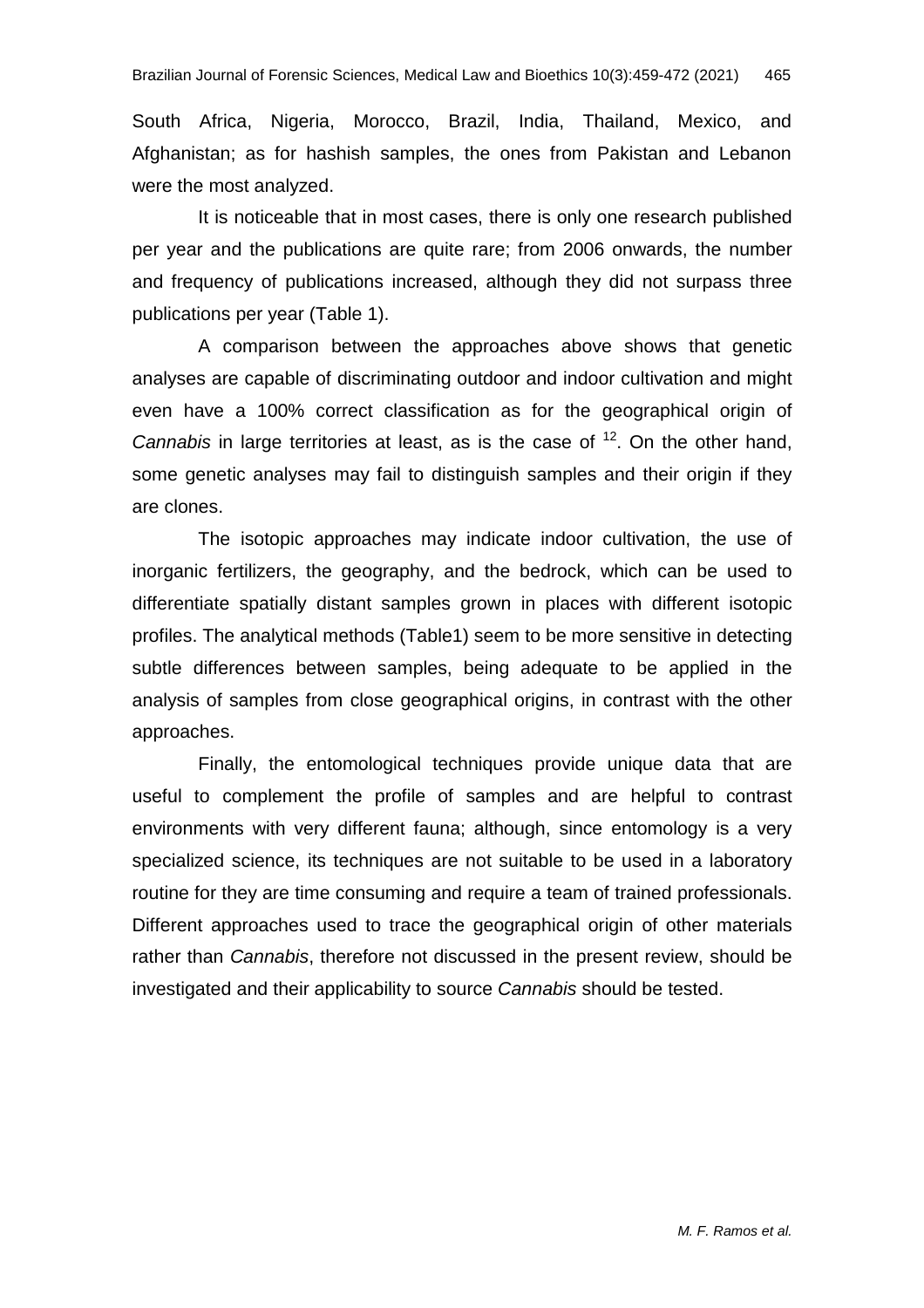

**Figure 1.** Number of articles analyzed according to country of origin of the *Cannabis* or marijuana, or hashish samples.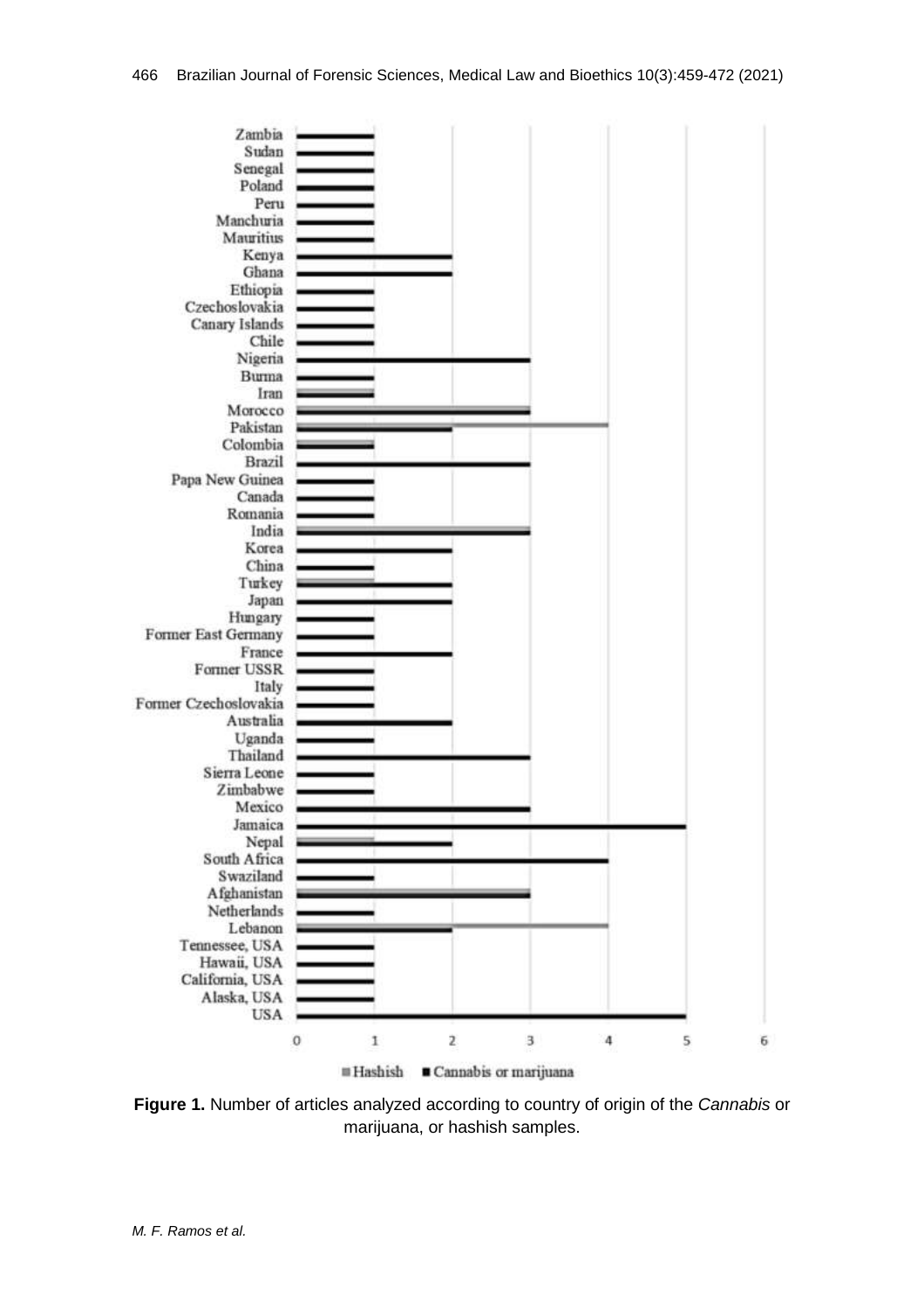To sum up, only 20 scientific publications on *Cannabis* sourcing were found with the databases and keywords used. It is possible, although unlikely, that the design of this study diminished the quantity of articles found, since the keywords employed may have missed a few entries, but we believe this was not the case; a lack of interest from the scientific community for this subject seems to be the reason for so few studies made. It is also worth mentioning that the majority of the papers were published over a decade ago, however, there are several recent papers on the plant characterization<sup>30,31</sup>, the discrimination between plant samples<sup>32,33</sup>, biochemical processes<sup>34.35</sup>, development of new techniques for cannabinoid analysis<sup>36,37</sup>, factors that influence the plant's growth and development<sup>38,39,40</sup> the marijuana use impact in human health<sup>41,42,43,44</sup>. This points us to the conclusion that there has been progressively less scientific effort to trace the geographical origin of *Cannabis*, whether for forensic or quality purposes, over the last decades. Considering that, in general, the potency of *Cannabis* has been increasing over time in many countries<sup>45,46</sup>, which may lead to public health problems, this lack of traceability systems development is an alarming issue.

## **4. Conclusion**

Considering that several countries have been legalizing the medicinal and/or recreational use of *Cannabis* and *Cannabis*-based medicines and other products such as edibles and concentrates in the past few years, and that are many cases of mislabeled *Cannabis* products<sup>6</sup> and even death caused by their consumption<sup>4</sup>, the number of papers published about *Cannabis* traceability is alarmingly small. The traceability of *Cannabis*, whether related to quality control or forensics, ought to be taken seriously.

## **References**

- 1. Lorenzetti V, Solowij N, Whittle S, Fornito A, Lubman DI, Pantelis C, et al. Gross morphological brain changes with chronic, heavy cannabis use. The British Journal of Psychiatry. 2015;206(1):77-8. <https://doi.org/10.1192/bjp.bp.114.151407>
- 2. Freeman D, Dunn G, Murray RM, Evans N, Lister R, Antley A, et al. How Cannabis Causes Paranoia: Using the Intravenous Administration of ∆9-Tetrahydrocannabinol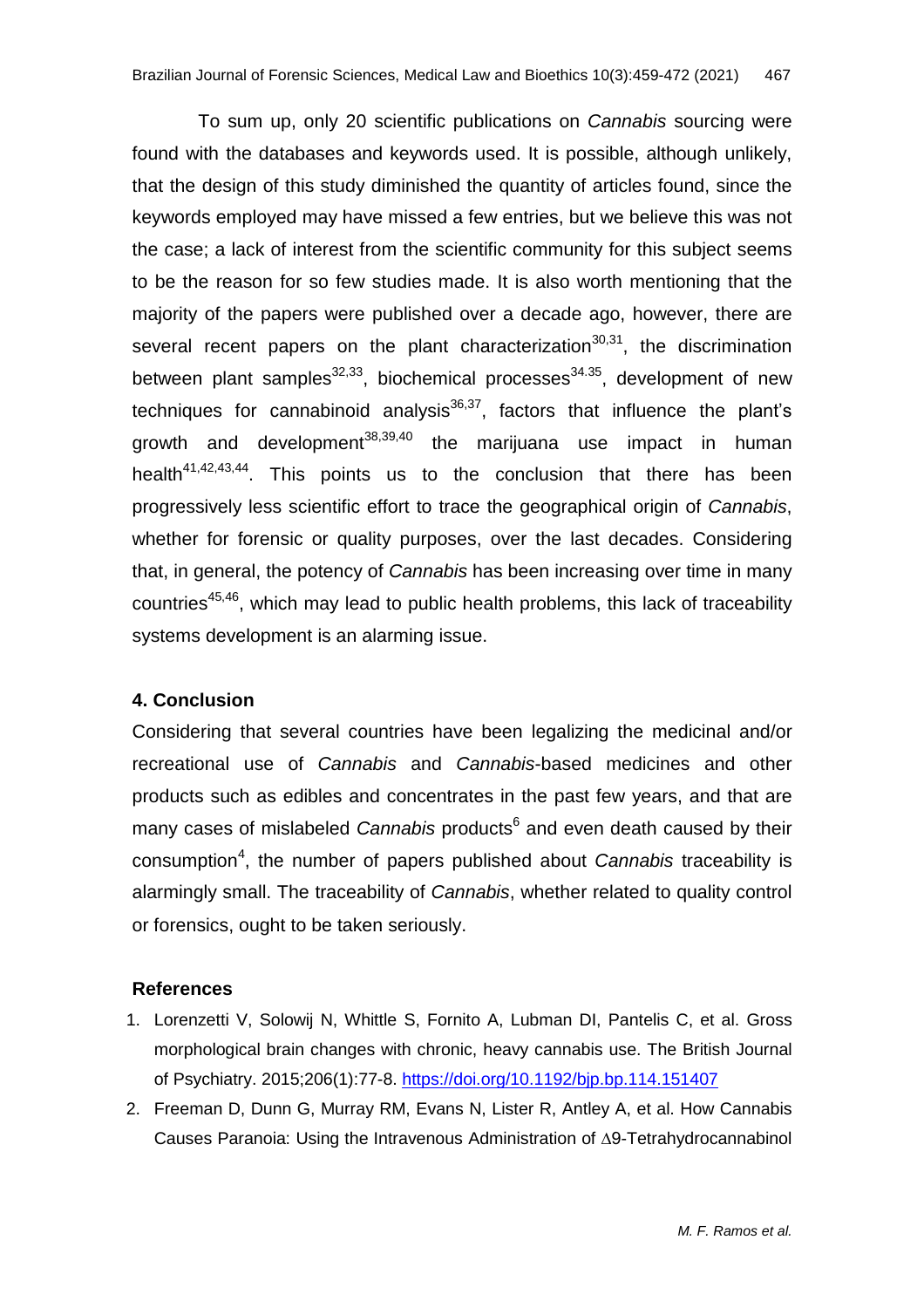(THC) to Identify Key Cognitive Mechanisms Leading to Paranoia. Schizophrenia Bulletin. 2015;41(2):391-9. <https://doi.org/10.1093/schbul/sbu098>

- 3. Mateo I, Pinedo A, Gomez-Beldarrain M, Basterretxea JM, Garcia-Monco JC. Recurrent stroke associated with cannabis use. Journal of Neurology, Neurosurgery, and Psychiatry. 2005;76(3):435-7. <https://doi.org/10.1136/jnnp.2004.042382>
- 4. Delteil C, Sastre C, Piercecchi M, Faget-Agius C, Deveaux M, Kintz P, et al. Death by self-mutilation after oral cannabis consumption. Legal Medicine. 2018; 30: 5-9. <https://doi.org/10.1016/j.legalmed.2017.10.010>
- 5. Smart R, Caulkins JP, Kilmer B, Davenport S, Midgette G. Variation in cannabis potency and prices in a newly legal market: evidence from 30 million cannabis sales in Washington state. Addiction. 2017;112(12):2167-77. <https://doi.org/10.1111/add.13886>
- 6. Bonn-Miller MO, Loflin MJ, Thomas BF, Marcu JP, Hyke T, Vandrey R. Labeling Accuracy of Cannabidiol Extracts Sold Online. JAMA. 2017;318(17):1708-9. <https://doi.org/10.1001/jama.2017.11909>
- 7. Voelker R, Holmes M. Pesticide Use on Cannabis. Cannabis Safety Institute. http://cannabissafetyinstitute.org/wp-content/uploads/2015/06/CSI-Pesticides-White-Paper.pdf, 2015. (Accessed 4 June 2019).
- 8. Ortiz RS, Mariotti KdeC, Fank B, Limberger RP, Anzanello MJ, Mayorga P. Counterfeit Cialis and Viagra fingerprinting by ATR-FTIR spectroscopy with chemometry: Can the same pharmaceutical powder mixture be used to falsify two medicines? Forensic Science International. 2013;226(1-3):282-9. <https://doi.org/10.1016/j.forsciint.2013.01.043>
- 9. Salentijn EMJ, Zhang Q, Amaducci S, Yang M, Trindade LM. New developments in fiber hemp (Cannabis sativa L.) breeding. Industrial Crops and Products. 2015; 68: 32-41. <https://doi.org/10.1016/j.indcrop.2014.08.011>
- 10. Jagadish V, Robertson J, Gibbs A. RAPD analysis distinguishes Cannabis sativa samples from different sources. Forensic Science International. 1996;79(2):113-21. [https://doi.org/10.1016/0379-0738\(96\)01898-1](https://doi.org/10.1016/0379-0738(96)01898-1)
- 11. Gilmore S, Peakall R, Robertson J. Organelle DNA haplotypes reflect crop-use characteristics and geographic origins of Cannabis sativa. Forensic Science International. 2007;172(2-3):179-90. <https://doi.org/10.1016/j.forsciint.2006.10.025>
- 12. Mendoza MA, Mills DK, Lata H, Chandra S, ElSohly MA, Almirall JR. Genetic individualization of Cannabis sativa by a short tandem repeat multiplex system. Anal Bioanal Chem. 2009;393:719-26. <https://doi.org/10.1007/s00216-008-2500-3>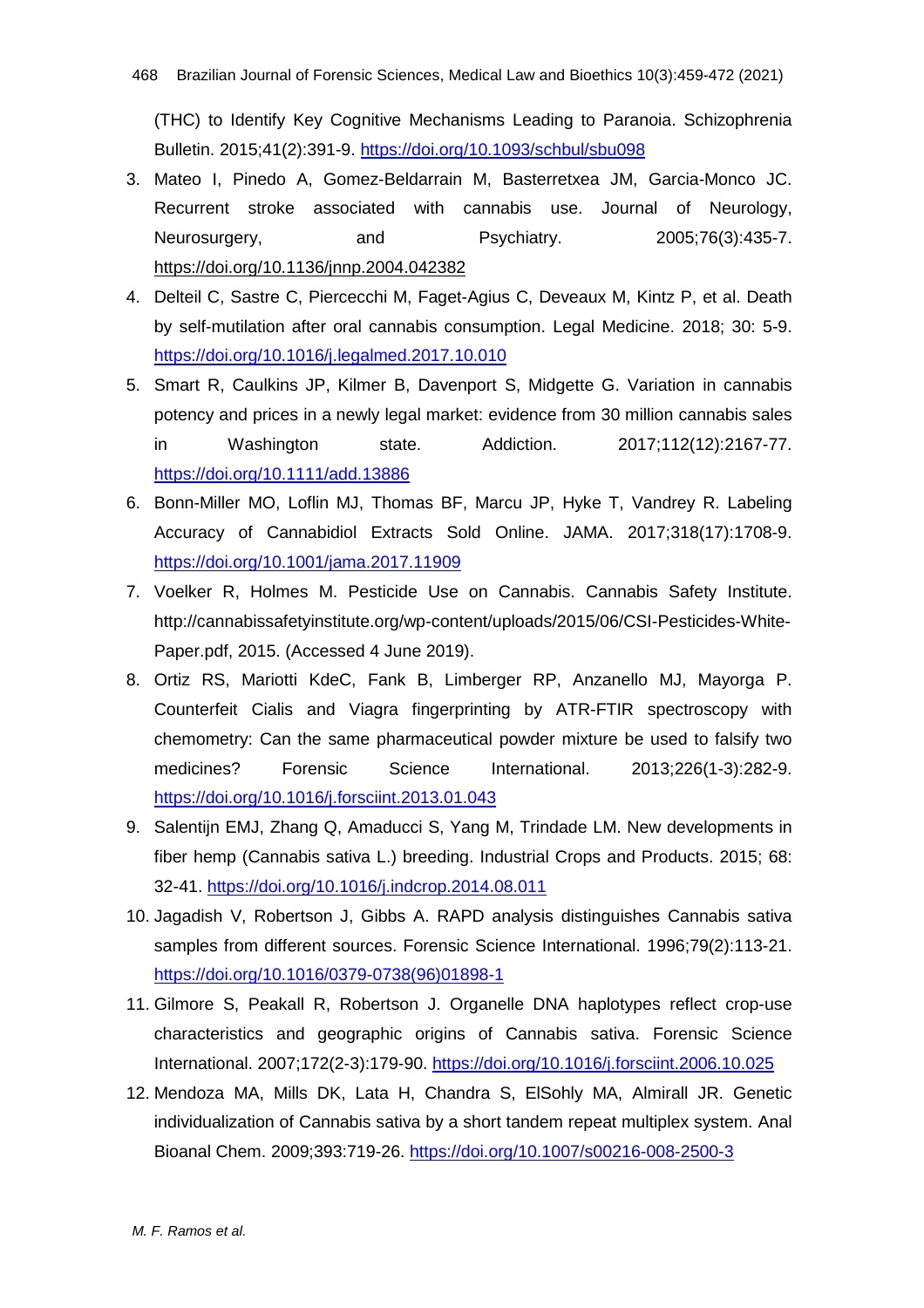- 13. Pinarkara E, Kayis SA, Hakki EE, Sag A. RAPD analysis of seized marijuana (Cannabis sativa L.) in Turkey. Electronic Journal of Biotechnology. 2009;12(1). <https://doi.org/10.2225/vol12-issue1-fulltext-7>
- 14. Shibuya EK, Sarkis JES, Negrini-Neto O, Moreira MZ, Victoria RL. Sourcing Brazilian marijuana by applying IRMS analysis to seized samples. Forensic Science International. 2006;160(1):35-43. <https://doi.org/10.1016/j.forsciint.2005.08.011>
- 15. Shibuya EK, Sarkis JES, Negrini-Neto O, Ometto JPHB. Multivariate classification based on chemical and stable isotopic profiles in sourcing the origin of marijuana samples seized in Brazil. J Braz Chem Soc. 2007;18(1):205-14. <https://doi.org/10.1590/S0103-50532007000100024>
- 16. Booth AL, Wooller MJ, Howe T, Haubenstock N. Tracing geographic and temporal trafficking patterns for marijuana in Alaska using stable isotopes (C, N, O and H). Forensic Science International. 2010;202(1-3):45-53. <https://doi.org/10.1016/j.forsciint.2010.04.025>
- 17. Hurley JM, West JB, Ehleringer JR. Tracing retail cannabis in the United States: Geographic origin and cultivation patterns. Int J Drug Policy. 2010a;21(3):222-8. <https://doi.org/10.1016/j.drugpo.2009.08.001>
- 18. Hurley JM, West JB, Ehleringer JR. Stable isotope models to predict geographic origin and cultivation conditions of marijuana. Science & Justice. 2010b;50(2):86-93. <https://doi.org/10.1016/j.scijus.2009.11.003>
- 19. West JB, Hurley JM, Dudás FÖ, Ehleringer JR. The Stable Isotope Ratios of Marijuana. II.Strontium Isotopes Relate to Geographic Origin. J Forensic Sci. 2009;54(6):1261-9. <https://doi.org/10.1111/j.1556-4029.2009.01171.x>
- 20. Jenkins RW, Patterson DA. The relationship between chemical composition and geographical origin of cannabis. Forensic Science. 1973;2:59-66. [https://doi.org/10.1016/0300-9432\(73\)90014-9](https://doi.org/10.1016/0300-9432(73)90014-9)
- 21. Turner CE, Hadley K, Fetterman PS. Constituents of Cannabis sativa L. VI: Propyl Homologs in Samples of Known Geographical Origin. Journal of Pharmaceutical Sciences. 1973;62(10):1739-41. <https://doi.org/10.1002/jps.2600621045>
- 22. Martone G, Della Casa E. Analysis of the ageing processes in hashish samples from different geographic origins. Forensic Science International. 1990 47(2):147- 55. [https://doi.org/10.1016/0379-0738\(90\)90208-G](https://doi.org/10.1016/0379-0738(90)90208-G)
- 23. Watling RJ. Sourcing the provenance of cannabis crops using inter-element association patterns 'fingerprinting' and laser ablation inductively coupled plasma mass spectrometry. Journal of Analytical Atomic Spectrometry. 1998;13:917-26. <https://doi.org/10.1039/A800338F>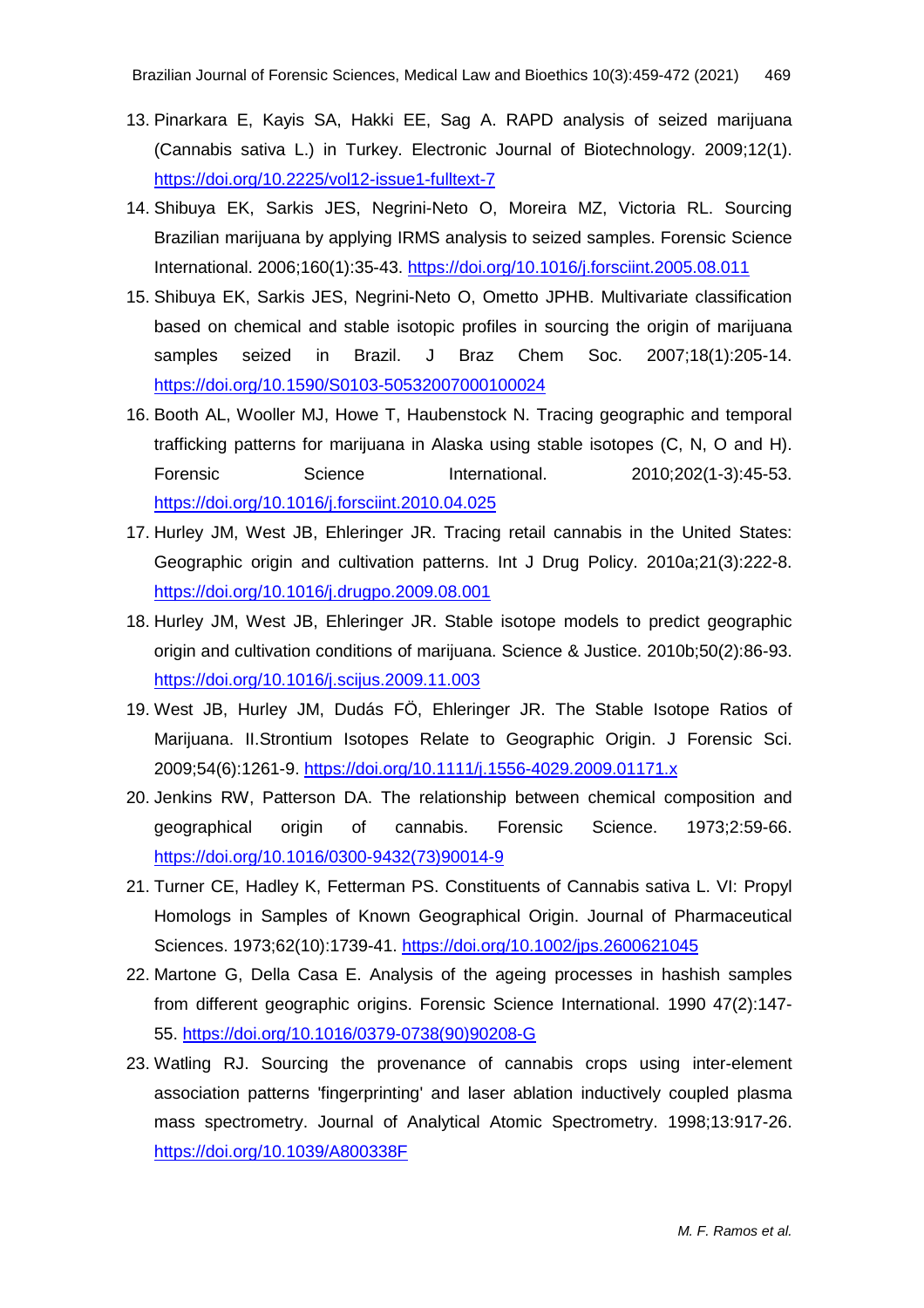- 24. ElSohly MA, Stanford DF, Murphy TP. Chemical Fingerprinting of Cannabis as a Means of Source Identification, in: M.A. ElSohly (Ed.), Marijuana and the Cannabinoids. Totowa: Humana Press, 2007. 51-66. https://doi.org/10.1007/978-1- 59259-947-9
- 25. Chan KW. Validating a gas chromatography-mass spectrometric method and sample classification procedure for cannabis profiling using cannabinoids from case samples. Australian Journal of Forensic Sciences. 2014;46(4):424-32. <https://doi.org/10.1080/00450618.2014.882985>
- 26. Coffman CB, Gentner WA. Cannabinoid profile and elemental uptake of Cannabis sativa L. as influenced by soil characteristics. Agronomy Journal. 1975;67(4):491-7. <https://doi.org/10.2134/agronj1975.00021962006700040010x>
- 27. Baker PB, Gough TA, Taylor BJ. Illicitly imported Cannabis products: some physical and chemical features indicative of their origin. Bull Narc. 1980;32(2):31-40. PMID: 6907024.
- 28. Crosby TK, Watt JC, Kistemaker AC, Nelson PE. Entomological identification of the origin of imported cannabis. Journal of the Forensic Science Society. 1986;26(1): 35-44. [https://doi.org/10.1016/S0015-7368\(86\)72444-4](https://doi.org/10.1016/S0015-7368(86)72444-4)
- 29. Macedo MP, Kosmann C, Pujol-Luz JR. Origin of samples of Cannabis sativa through insect fragments associated with compacted hemp drug in South America. Revista Brasileira de Entomologia. 2013; 57(2):197-201. <https://doi.org/10.1590/S0085-56262013005000008>
- 30. Wang M, Wang Y-H, Avula B, Radwan MM, Wanas AS, Mehmedic Z, et al. Quantitative Determination of Cannabinoids in Cannabis and Cannabis Products Using Ultra‐High‐Performance Supercritical Fluid Chromatography and Diode Array/Mass Spectrometric Detection. Journal of Forensic Sciences. 2017;62(3): 602-11. <https://doi.org/10.1111/1556-4029.13341>
- 31. Mariotti KdeC, Marcelo MCA, Ortiz RS, Borille BT, dos Reis M, Fett MS, et al. Seized cannabis seeds cultivated in greenhouse: A chemical study by gas chromatography-mass spectrometry and chemometric analysis. Science & Justice. 2016;56(1):35-41. <https://doi.org/10.1016/j.scijus.2015.09.002>
- 32. Cirovic N, Kecmanovic M, Keckarevic D, Markovic MK. Differentiation of Cannabis subspecies by THCA synthase gene analysis using RFLP. Journal of Forensic and Legal Medicine. 2017;51:81-84. <https://doi.org/10.1016/j.jflm.2017.07.015>
- 33. Elzinga S, Fischedick J, Podkolinski R, Raber JC. Cannabinoids and Terpenes as Chemotaxonomic Markers in Cannabis. Nat Prod Chem Res. 2015;3(4):1-9. <https://doi.org/10.4172/2329-6836.1000181>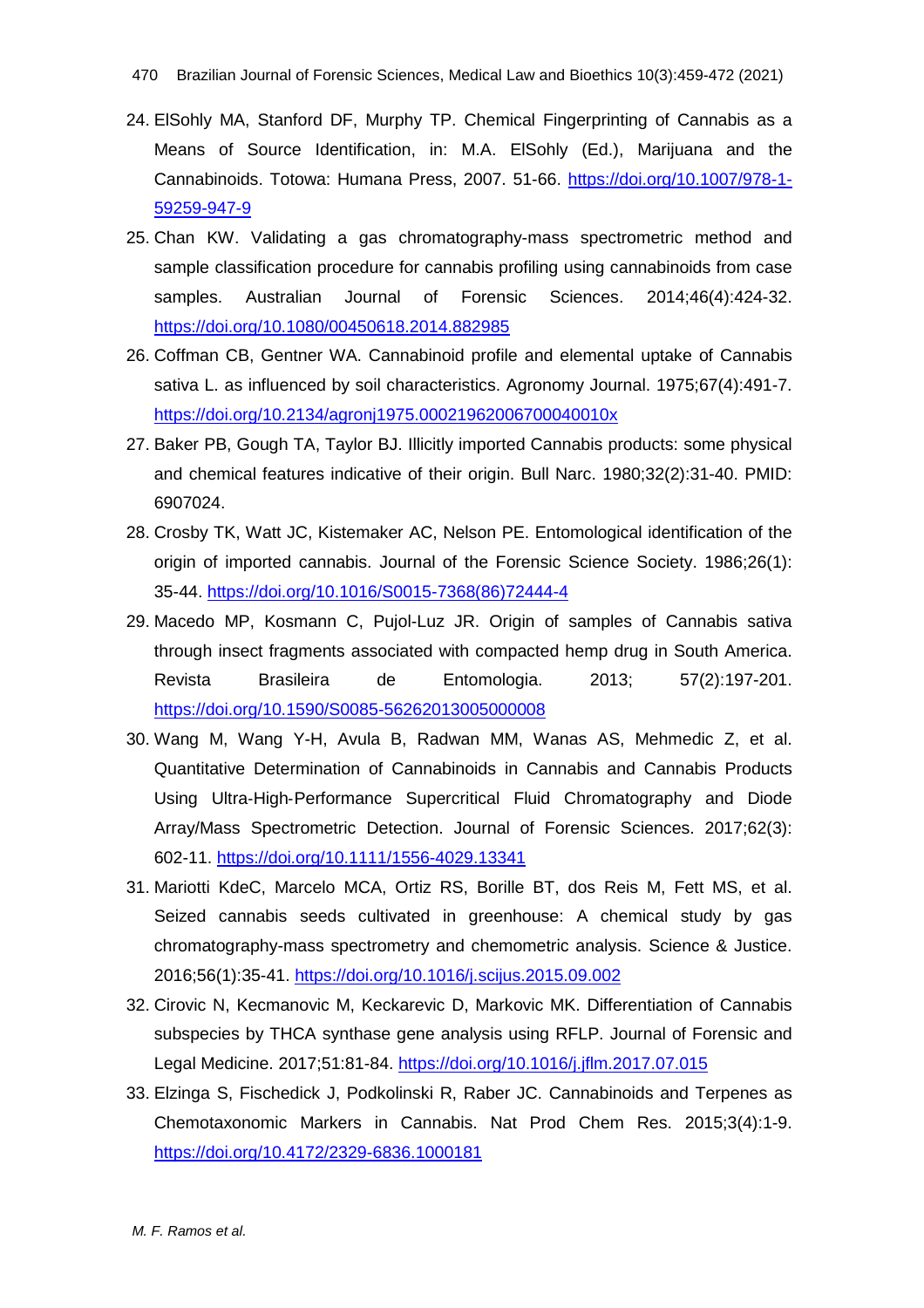- 34. Jalali S, Salami SA, Sharifi M, Sohrabi S. Signaling compounds elicit expression of key genes in cannabinoid pathway and related metabolites in cannabis. Industrial Crops and Products. 2019;133:105-10. <https://doi.org/10.1016/j.indcrop.2019.03.004>
- 35. Mudge EM, Murch SJ, Brown PN. Chemometric Analysis of Cannabinoids: Chemotaxonomy and Domestication Syndrome. Scientific Reports. 2018;8:13090. <https://doi.org/10.1038/s41598-018-31120-2>
- 36. Angeli I, Casati S, Ravelli A, Minoli M, Orioli M. A novel single-step GC-MS/MS method for cannabinoids and 11-OH-THC metabolite analysis in hair. Journal of Pharmaceutical and Biomedical Analysis. 2018;115:1-6. <https://doi.org/10.1016/j.jpba.2018.03.031>
- 37. Wang M, Wang Y-H, Avula B, Radwan MM, Wanas AS, Antwerp J van, et al. Decarboxylation Study of Acidic Cannabinoids: A Novel Approach Using Ultra-High-Performance Supercritical Fluid Chromatography/Photodiode Array-Mass Spectrometry. Cannabis and Cannabinoid Research. 2016;1(1):262-71. <https://doi.org/10.1089/can.2016.0020>
- 38. Backer R, Schwinghamer T, Rosenbaum P, McCarty V, Bilodeau SE, Lyu D, et al. Closing the Yield Gap for Cannabis: A Meta-Analysis of Factors Determining Cannabis Yield. Frontiers in Plant Science. 2019;10:495. <https://doi.org/10.3389/fpls.2019.00495>
- 39. Magagnini G, Grassi G, Kotiranta S. The Effect of Light Spectrum on the Morphology and Cannabinoid Content of Cannabis sativa L. Med Cannabis Cannabinoids. 2018;1(1):19-27. <https://doi.org/10.1159/000489030>
- 40. Sera B, Sery M, Gavril B, Gajdova I. Seed Germination and Early Growth Responses to Seed Pre-treatment by Non-thermal Plasma in Hemp Cultivars (Cannabis sativa L.). Plasma Chemistry and Plasma Processing. 2017;37:207-21. <https://doi.org/10.1007/s11090-016-9763-9>
- 41. Lee A, Palamar JJ. Oral health implications of increased cannabis use among older adults: Another public health concern? Journal of Substance Use. 2019;24(1):61-65. <https://doi.org/10.1080/14659891.2018.1508518>
- 42. Pellati F, Borgonetti V, Brighenti V, Biagi M, Benvenuti S, Corsi L. Cannabis sativa L. and Nonpsychoactive Cannabinoids: Their Chemistry and Role against Oxidative Stress, Inflammation, and Cancer. BioMed Research International. 2018;1691428. <https://doi.org/10.1155/2018/1691428>
- 43. Lee JD, Schatz D, Hochman J. Cannabis and heart disease: Forward into the great unknown? Journal of the American College of Cardiology. 2018;71(22):2552-2554. <https://doi.org/10.1016/j.jacc.2018.03.010>